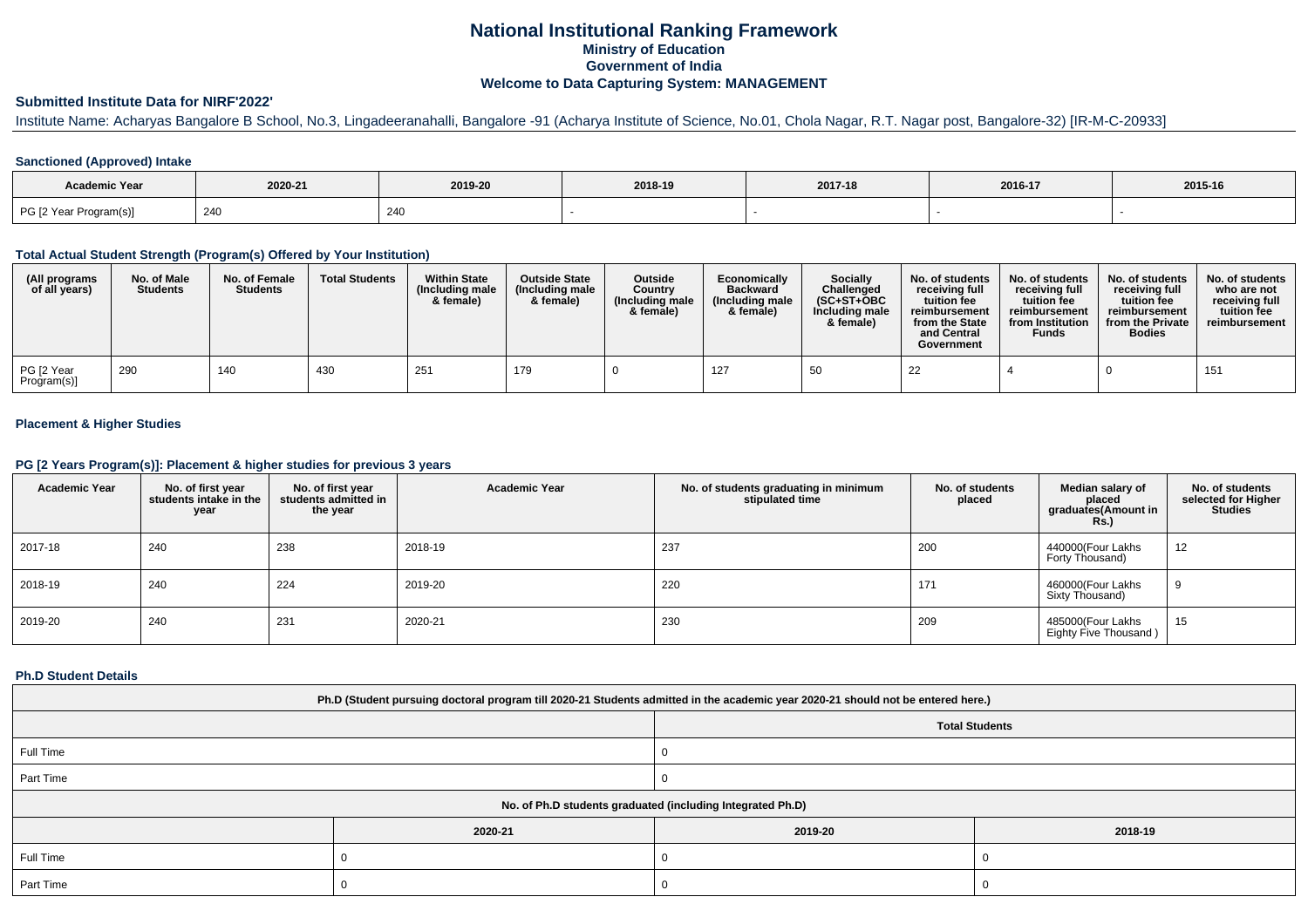#### **Financial Resources: Utilised Amount for the Capital expenditure for previous 3 years**

| <b>Academic Year</b><br>2020-21                                                                                                                                                |                                                                      | 2019-20                                                                            | 2018-19                                                                       |  |  |  |  |  |  |
|--------------------------------------------------------------------------------------------------------------------------------------------------------------------------------|----------------------------------------------------------------------|------------------------------------------------------------------------------------|-------------------------------------------------------------------------------|--|--|--|--|--|--|
| <b>Utilised Amount</b>                                                                                                                                                         |                                                                      | <b>Utilised Amount</b>                                                             | <b>Utilised Amount</b>                                                        |  |  |  |  |  |  |
| Annual Capital Expenditure on Academic Activities and Resources (excluding expenditure on buildings)                                                                           |                                                                      |                                                                                    |                                                                               |  |  |  |  |  |  |
| Library (Books, Journals and e-Resources only)                                                                                                                                 | 1529095 (Fifteen Lakh Twenty Nine Thousand and Ninety Five           | 1445543 (Fourteen Lakhs Forty Five Thousand Five Hundred<br>and Forty Three)       | 1276587 (Twelve Lakhs Seventy Six Thousand Five Hundred<br>and Eighty Seven)  |  |  |  |  |  |  |
| Expenditure on setting up/upgradation of laboratory                                                                                                                            | 2821026 (Twenty Eight Lakh Twenty One Thousand Twenty<br>Six         | 2663606 (Twenty Six Lakhs Sixty Three Thousand Six<br>Hundred and Six)             | 2072797 (Twenty Lakhs Seventy Two Thousand Seven<br>Hundred and Ninety Seven) |  |  |  |  |  |  |
| Other expenditure on creation of Capital Assets (For setting up<br>classrooms, seminar hall, conference hall, library excluding<br>expenditure on Land , Building, Roads etc.) | 10051849 (One Crore Fifty One Thousand Eight Hundred Forty<br>Nine ) | 9475725 (Ninety Four Lakhs Seventy Five Thousand Seven<br>Hundred and Twenty Five) | 8176611 (Eighty One Lakhs Seventy Six Thousand Six<br>Hundred and Eleven)     |  |  |  |  |  |  |

### **Financial Resources: Utilised Amount for the Operational expenditure for previous 3 years**

| Academic Year                                                                                                                                                                                  | 2020-21                                                                                 | 2019-20                                                                                       | 2018-19                                                                            |  |  |  |  |  |  |
|------------------------------------------------------------------------------------------------------------------------------------------------------------------------------------------------|-----------------------------------------------------------------------------------------|-----------------------------------------------------------------------------------------------|------------------------------------------------------------------------------------|--|--|--|--|--|--|
|                                                                                                                                                                                                | <b>Utilised Amount</b>                                                                  | <b>Utilised Amount</b>                                                                        | <b>Utilised Amount</b>                                                             |  |  |  |  |  |  |
| <b>Annual Operational Expenditure</b>                                                                                                                                                          |                                                                                         |                                                                                               |                                                                                    |  |  |  |  |  |  |
| Salaries (Teaching and Non Teaching staff)                                                                                                                                                     | 48622384 (Four Crore Eighty Six Lakh Twenty Two Thousand<br>Three Hundred Eighty Four ) | 45526577 (Four Crores Fifty Five Lakhs Twenty Six Thousand<br>Five Hundred and Seventy Seven) | 41014935 (Four Crores Ten Lakhs Fourteen Thousand Nine<br>Hundred and Thirty Five) |  |  |  |  |  |  |
| Maintenance of Academic Infrastructure or consumables and<br>other running expenditures(excluding maintenance of hostels<br>and allied services, rent of the building, depreciation cost, etc) | 3250928 (Thirty Two Lakh Fifty Thousand Nine Hundred<br>Twenty Eight)                   | 3038251 (Thirty Lakhs Thirty Eight Thousand Two Hundred<br>and Fifty One)                     | 1956911 (Nineteen Lakhs Fifty Six Thousand Nine Hundred<br>and Eleven)             |  |  |  |  |  |  |
| Seminars/Conferences/Workshops                                                                                                                                                                 | 782500 (Seven Lakh Eighty Two Thousand Five Hundred)                                    | 994332 (Nine Lakhs Ninety Four Thousand Three Hundred and<br>Thirty Two)                      | 881974 (Eighty Lakhs Eighty One Thousand Nine Hundred and<br>Seventy Four)         |  |  |  |  |  |  |

### **Sponsored Research Details**

| <b>Financial Year</b>                    | 2020-21                  | 2019-20                  | 2018-19   |
|------------------------------------------|--------------------------|--------------------------|-----------|
| Total no. of Sponsored Projects          |                          |                          |           |
| Total no. of Funding Agencies            |                          |                          |           |
| Total Amount Received (Amount in Rupees) | 190000                   | 250000                   | 600000    |
| Amount Received in Words                 | One Lakh Ninety Thousand | Two Lakhs Fifty Thousand | Six Lakhs |

## **Consultancy Project Details**

| <b>Financial Year</b>                    | 2020-21                                              | 2019-20                                              | 2018-19                                              |
|------------------------------------------|------------------------------------------------------|------------------------------------------------------|------------------------------------------------------|
| Total no. of Consultancy Projects        |                                                      |                                                      |                                                      |
| Total no. of Client Organizations        |                                                      |                                                      |                                                      |
| Total Amount Received (Amount in Rupees) | 194680                                               | 194680                                               | 194680                                               |
| Amount Received in Words                 | One Lakh Ninety Four Thousand Six Hundred and Eighty | One Lakh Ninety Four Thousand Six Hundred and Eighty | One Lakh Ninety Four Thousand Six Hundred and Eighty |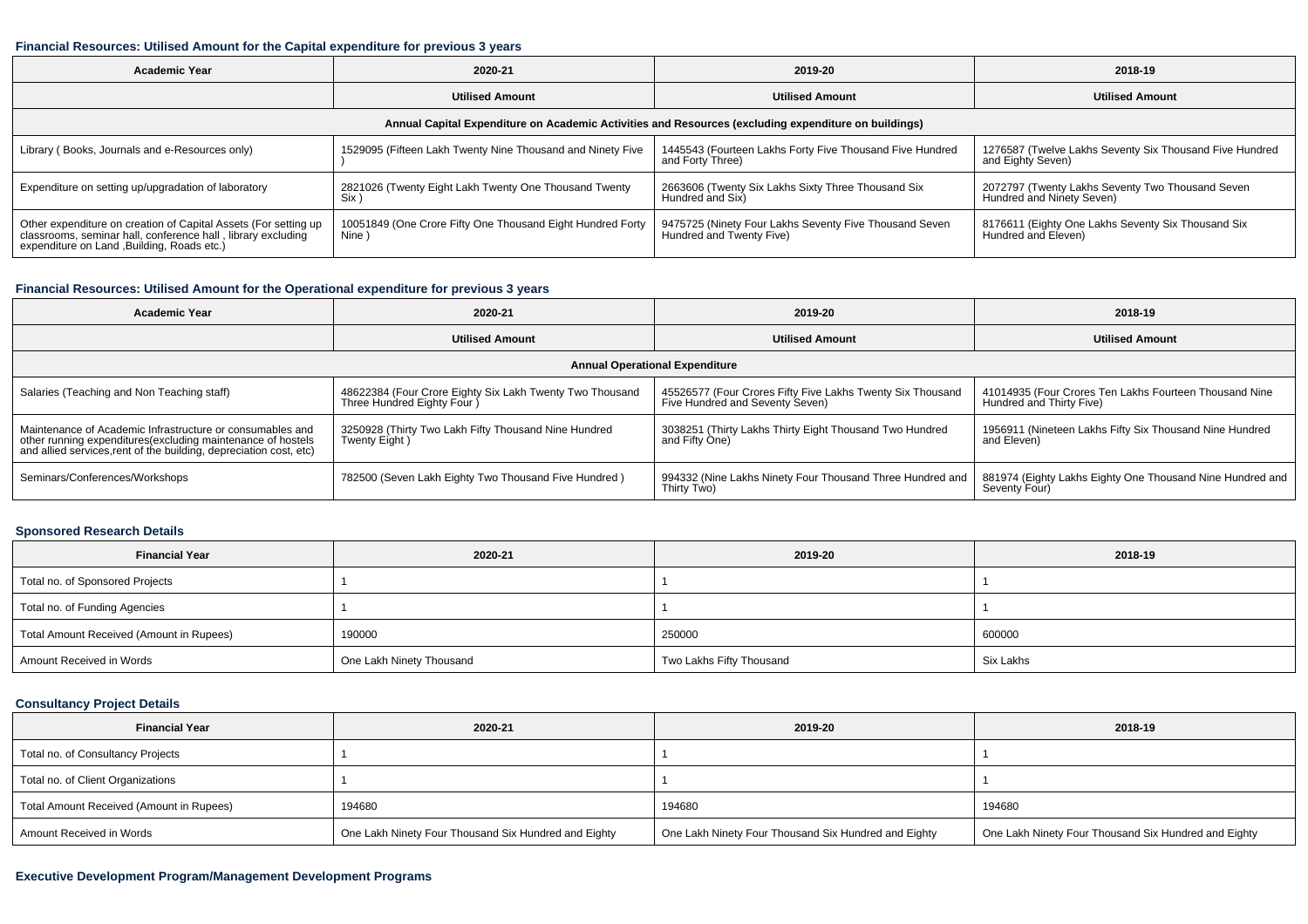| <b>Financial Year</b>                                                             | 2020-21                  | 2019-20                 | 2018-19                        |
|-----------------------------------------------------------------------------------|--------------------------|-------------------------|--------------------------------|
| Total no. of Executive Development Programs/ Management<br>Development Programs   |                          |                         |                                |
| Total no. of Participants                                                         | 290                      | 42                      | 67                             |
| Total Annual Earnings (Amount in Rupees)(Excluding Lodging<br>& Boarding Charges) | 620000                   | 160000                  | 41200                          |
| Total Annual Earnings in Words                                                    | Six lakh twenty thousand | One Lakh Sixty Thousand | Forty One Thousand Two Hundred |

## **PCS Facilities: Facilities of physically challenged students**

| 1. Do your institution buildings have Lifts/Ramps?                                                                                                         | Yes, more than 80% of the buildings |
|------------------------------------------------------------------------------------------------------------------------------------------------------------|-------------------------------------|
| 2. Do your institution have provision for walking aids, including wheelchairs and transportation from one building to another for<br>handicapped students? | Yes                                 |
| 3. Do your institution buildings have specially designed toilets for handicapped students?                                                                 | Yes, more than 80% of the buildings |

## **Faculty Details**

| Srno           | Name                       | Age | Designation                                         | Gender | Qualification | <b>Experience (In</b><br>Months) | <b>Currently working</b><br>with institution? | <b>Joining Date</b> | <b>Leaving Date</b>      | <b>Association type</b> |
|----------------|----------------------------|-----|-----------------------------------------------------|--------|---------------|----------------------------------|-----------------------------------------------|---------------------|--------------------------|-------------------------|
|                | R Jayanthi                 | 53  | Professor                                           | Female | Ph.D          | 324                              | Yes                                           | 15-10-2012          | $-$                      | Regular                 |
| 2              | H R Venkatesha             | 59  | Dean / Principal /<br>Director / Vice<br>Chancellor | Male   | Ph.D          | 444                              | Yes                                           | 01-02-2008          | $\overline{a}$           | Regular                 |
| 3              | V S Chauhan                | 65  | Professor                                           | Male   | Ph.D          | 540                              | Yes                                           | 15-07-2009          | $\overline{\phantom{a}}$ | Regular                 |
| $\overline{4}$ | Sengottuvelu C             | 58  | Professor                                           | Male   | Ph.D          | 408                              | Yes                                           | 01-08-2018          | $\overline{\phantom{a}}$ | Regular                 |
| 5              | Rajesh C                   | 37  | Associate Professor                                 | Male   | Ph.D          | 168                              | Yes                                           | 03-08-2015          | $\overline{\phantom{a}}$ | Regular                 |
| 6              | Ravi Aditya                | 38  | Associate Professor                                 | Male   | MBA           | 168                              | Yes                                           | 01-03-2016          | ۰.                       | Regular                 |
| $\overline{7}$ | Geevarathna                | 42  | Associate Professor                                 | Female | Ph.D          | 252                              | Yes                                           | 06-07-2017          | $\overline{\phantom{a}}$ | Regular                 |
| 8              | V P Sriram                 | 38  | Associate Professor                                 | Male   | Ph.D          | 168                              | Yes                                           | 25-10-2018          | $\sim$                   | Regular                 |
| 9              | Syed Kazim                 | 37  | Associate Professor                                 | Male   | Ph.D          | 144                              | Yes                                           | 18-07-2016          | ۰.                       | Regular                 |
| 10             | Shalini HS                 | 36  | Associate Professor                                 | Female | Ph.D          | 120                              | Yes                                           | 01-08-2018          | $\overline{\phantom{a}}$ | Regular                 |
| 11             | R K Prema Rajan            | 35  | Associate Professor                                 | Female | Ph.D          | 144                              | Yes                                           | 03-02-2020          | $\overline{\phantom{a}}$ | Regular                 |
| 12             | Girish R                   | 37  | <b>Assistant Professor</b>                          | Male   | <b>MBA</b>    | 120                              | Yes                                           | 13-08-2018          | $\overline{\phantom{a}}$ | Regular                 |
| 13             | <b>Arul Senthil</b>        | 30  | <b>Assistant Professor</b>                          | Male   | Ph.D          | 36                               | Yes                                           | 02-08-2019          | −−                       | Regular                 |
| 14             | Vijaya Bhaskar K           | 55  | Professor                                           | Female | Ph.D          | 252                              | Yes                                           | 03-08-2015          | ۰.                       | Regular                 |
| 15             | Dhanalakshmi A             | 56  | Professor                                           | Female | Ph.D          | 300                              | Yes                                           | 14-04-2010          | ۰.                       | Regular                 |
| 16             | Lakshmi Narayana<br>Maroli | 52  | <b>Assistant Professor</b>                          | Male   | <b>MBA</b>    | 312                              | Yes                                           | 01-08-2009          | ۰.                       | Regular                 |
| 17             | Krishna Reddy T            | 47  | <b>Assistant Professor</b>                          | Male   | <b>PGDM</b>   | 144                              | Yes                                           | 15-05-2008          | $\overline{\phantom{a}}$ | Regular                 |
| 18             | Raghavendra K              | 32  | <b>Assistant Professor</b>                          | Male   | <b>MBA</b>    | 120                              | Yes                                           | 01-07-2016          | $-$                      | Regular                 |